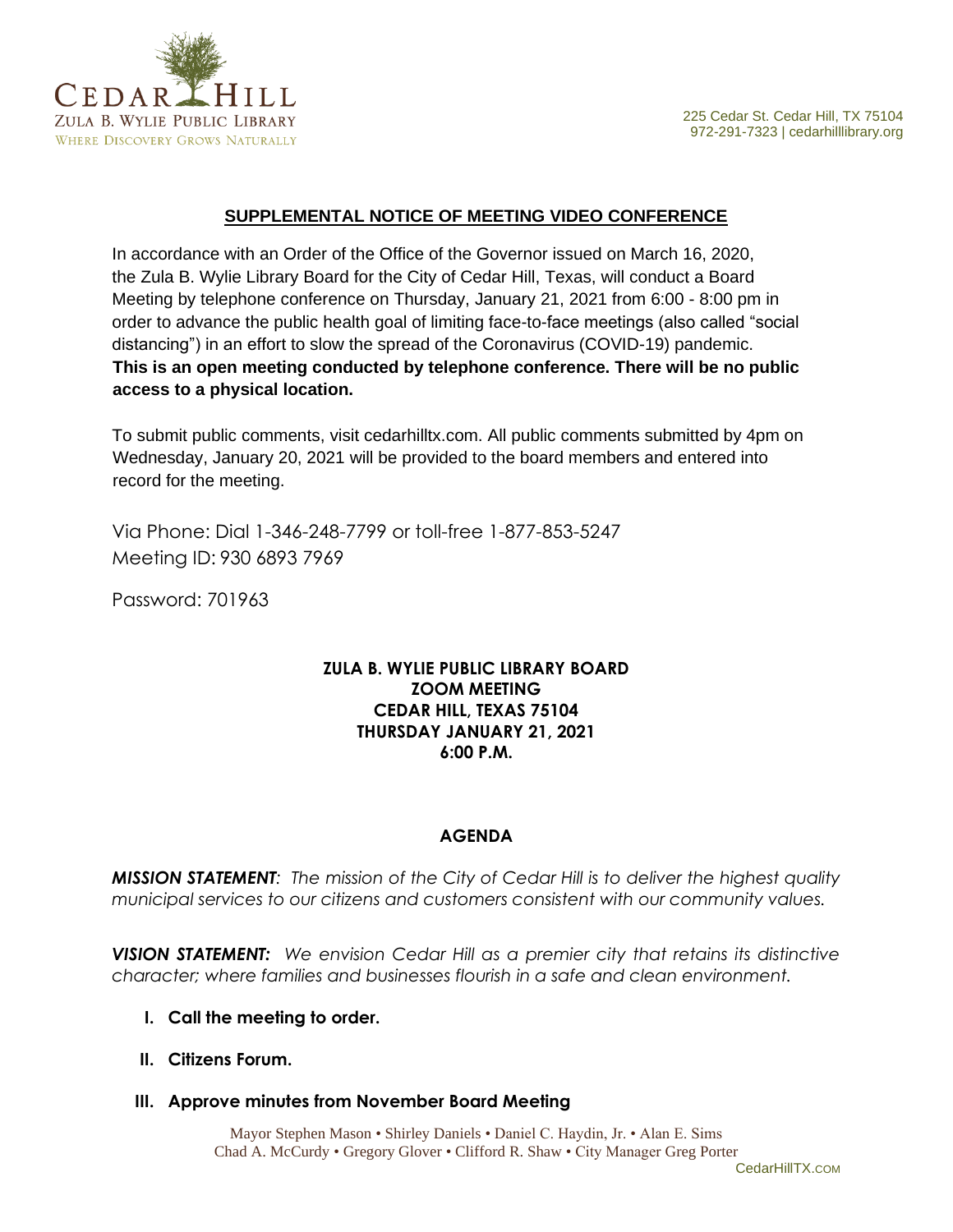

- **IV. Receive Update on Library, Signature Park, and Trail Bond Project**
- **V. Operations Update**
- **VI. Staffing**
- **VII. Friends Report**
- **VIII. Adjourn.**

I certify that copies of the above notice of meeting were posted in accordance with the Texas Open Meetings Act on Friday, January 15, 2021.

**Correne Constantino Library Executive Secretary**

\_\_\_\_\_\_\_\_\_\_\_\_\_\_\_\_\_\_\_\_\_\_\_\_\_\_\_\_\_\_\_\_\_\_\_\_

**"PURSUANT TO SECTION 30.07, PENAL CODE (TRESPASS BY LICENSE HOLDER WITH AN OPENLY CARRIED HANDGUN), A PERSON LICENSED UNDER SUBCHAPTER H, CHAPTER 411, GOVERNMENT CODE (HANDGUN LICENSING LAW), MAY NOT ENTER THIS PROPERTY WITH A HANDGUN THAT IS CARRIED OPENLY"** 

**"CONFORME A LA SECCIÓN 30.07, DEL CÓDIGO PENAL (ENTRADA SIN AUTORIZACIÓN POR TITULAR DE LICENCIA CON UNA PISTOLA VISIBLE), UNA PERSONA CON LICENCIA BAJO EL SUBCAPíTULO H, CAPíTULO 411 DEL CÓDIGO DE GOBIERNO (LEY DE LICENCIAS DE PISTOLAS), NO PUEDE ENTRAR EN ESTA PROPIEDAD CON UNA PISTOLA VISIBLE"**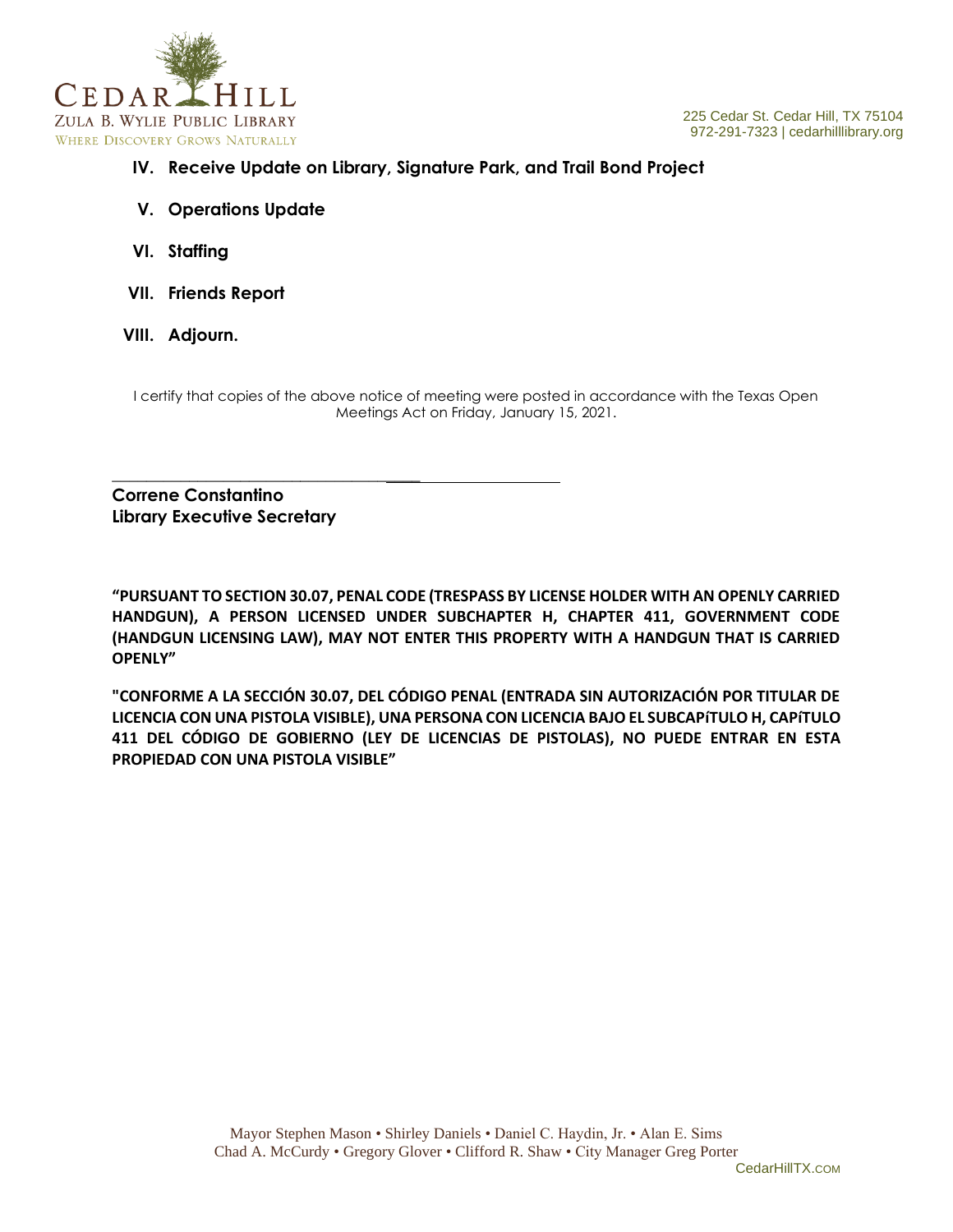

#### **MEETING OF THE**

#### **ZULA B. WYLIE PUBLIC LIBRARY BOARD**

#### **MINUTES**

#### **November 19, 2020**

#### **6:00pm**

The Zula B. Wylie Public Library Board met Thursday, November 19 at 6:00 p.m. via Zoom.

**Library Board Members Present:** President Christine Benson, Vice-President Mary Sadousky, Gabrielle Brewer, Dennis Brock, Lee Ruth Bryant, Elaine Cook, Traphene Hickman, Jazmine James, Jackie Moore, Mary White, and ex officio members: Lisa Cerovsky and Kenneth Prettol

#### **Library Board Members Absent:** Traphene Hickman

**Library Staff Present**: Deputy City Manager Melissa Valadez-Cummings, Manager of Library Services Aranda Bell, Library Executive Secretary Correne Constantino

#### **I. Call the meeting to order.**

The meeting was called to order by President Christine Benson at 6:06 p.m.

#### **II. Library in a Park Update – Melissa Valadez-Cummings & Aranda Bell**

Ms. Valadez-Cummings: Ms. Valadez-Cummings began the presentation by defining the vision of the Library of the Park bond project (this coming from CDC and broad public input). Some of the CDC created focus for the library are: Innovative, inclusive, green, indoors/outdoors, space, distinctive.

Ms. Bell: Aranda shared a reminder of the past – the journey of this bond project for the library. She reminded board members of the timeline of the project, how it began, how information was gathered, decisions were made, etc. A focus was put on the fact that our library will be "iconic" and "inclusive".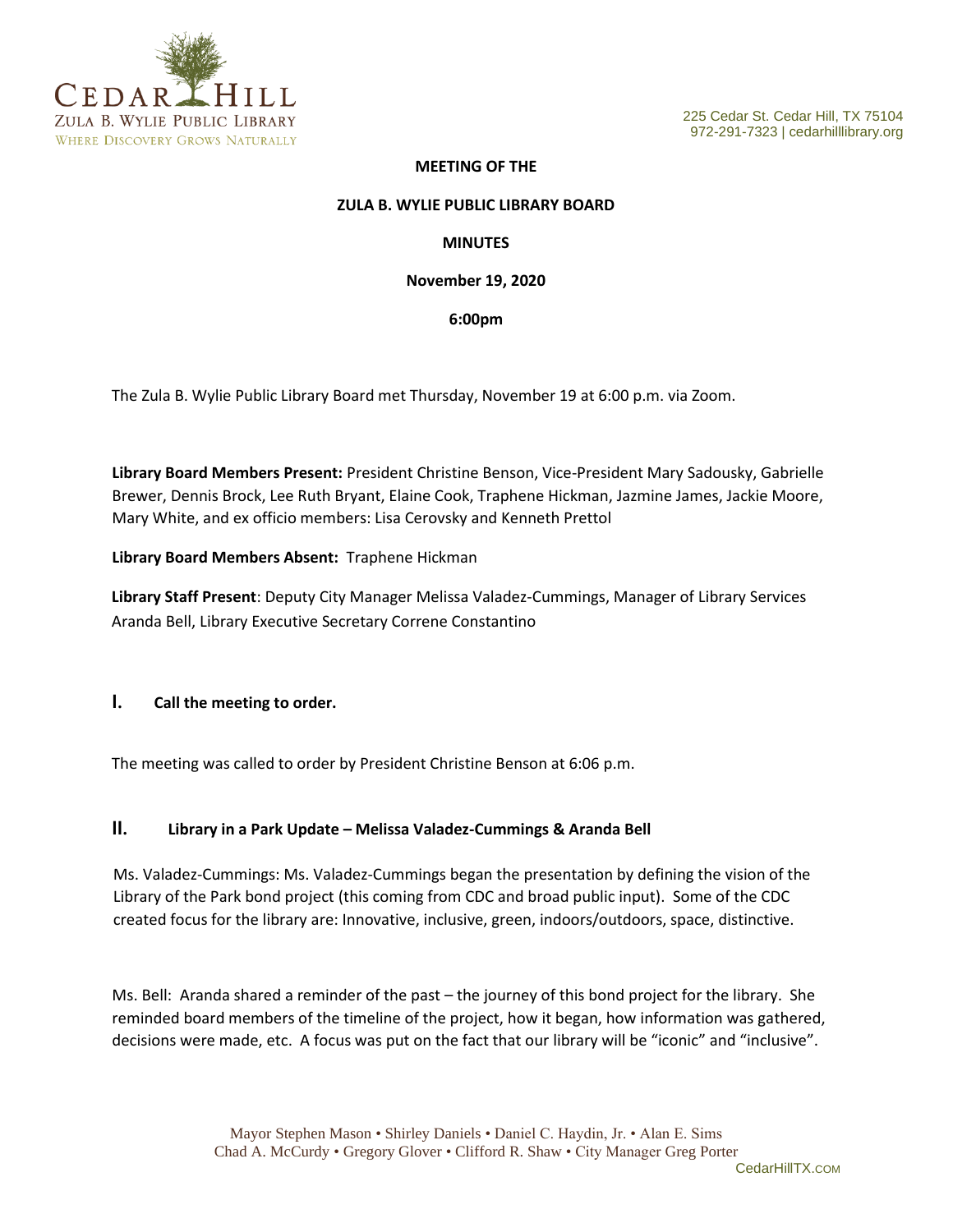

Ms. Valadez-Cummings: Melissa continued the presentation a site analysis. She described the land, how it will connect with the government building, etc. A slide show was shared so that the board could see the concepts of the park and the library within the site. Some questions and clarification were discussed throughout the presentation. Melissa inquired as to thoughts of the board and all responses were positive and approving.

Ms. Bell: Aranda presented (through a slide show) the library concept/design. The board members were able to see how the sections of the library would be situated. There was some discussion regarding the elevators (for staff and public), as well as the social stair. Ms. Bell reveled the concept for the building (outside views), she pointed out that the building would be sustainable, the safety of the parking/drivethru, and how the concepts/design came to be.

There was further discussion, suggestions, and questions of clarification. All concerns and suggestions (the butterfly roof, materials of the building, railing along stairs, solar panels, etc) were noted and will be considered.

Ms. Valadez-Cummings concluded the presentation by reviewing the next steps and timeline for the future.

## **III. Adjourn**

Jackie Moore moved to adjourn at 8:15 pm. Jazmine James seconded the motion. Motion was approved by all.

Respectfully submitted,

Correne Constantino, Executive Library Secretary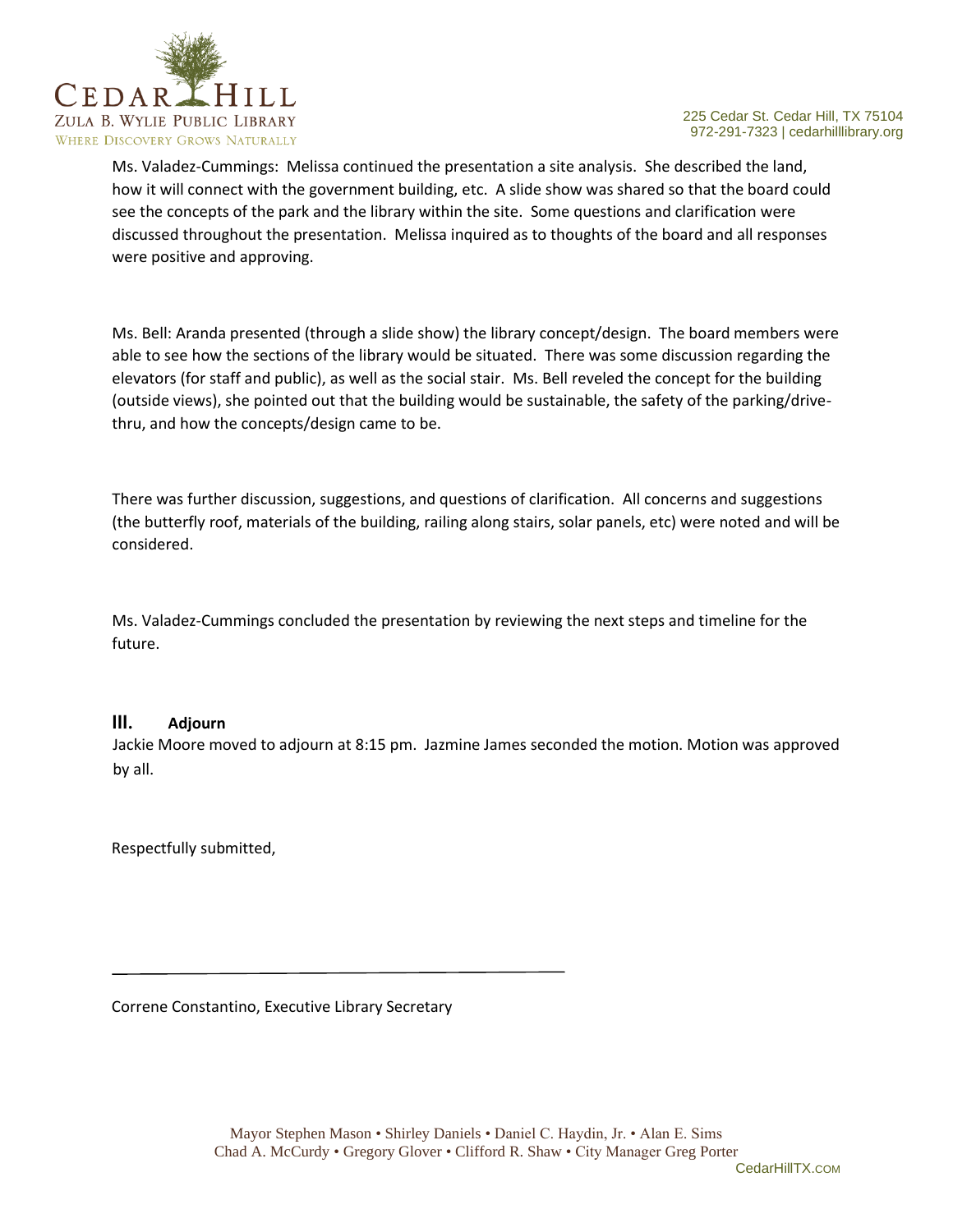

972-291-7323 | cedarhilllibrary.org

Christine Benson, Library Board President

| ZULA B. WYLIE PUBLIC LIBRARY |             |            |     |   |        |     |            |     |     |            |     |        |  |
|------------------------------|-------------|------------|-----|---|--------|-----|------------|-----|-----|------------|-----|--------|--|
| 2020-2021 BOARD ATTENDANCE   |             |            |     |   |        |     |            |     |     |            |     |        |  |
| Member                       |             | <b>AUG</b> | SEP | ö | $\geq$ | DEC | <b>NAL</b> | FEB | MAR | <b>APR</b> | MAY | $\leq$ |  |
|                              | Term        |            |     |   |        |     |            |     |     |            |     |        |  |
|                              | Expire<br>s |            |     |   |        |     |            |     |     |            |     |        |  |

Mayor Stephen Mason • Shirley Daniels • Daniel C. Haydin, Jr. • Alan E. Sims Chad A. McCurdy • Gregory Glover • Clifford R. Shaw • City Manager Greg Porter